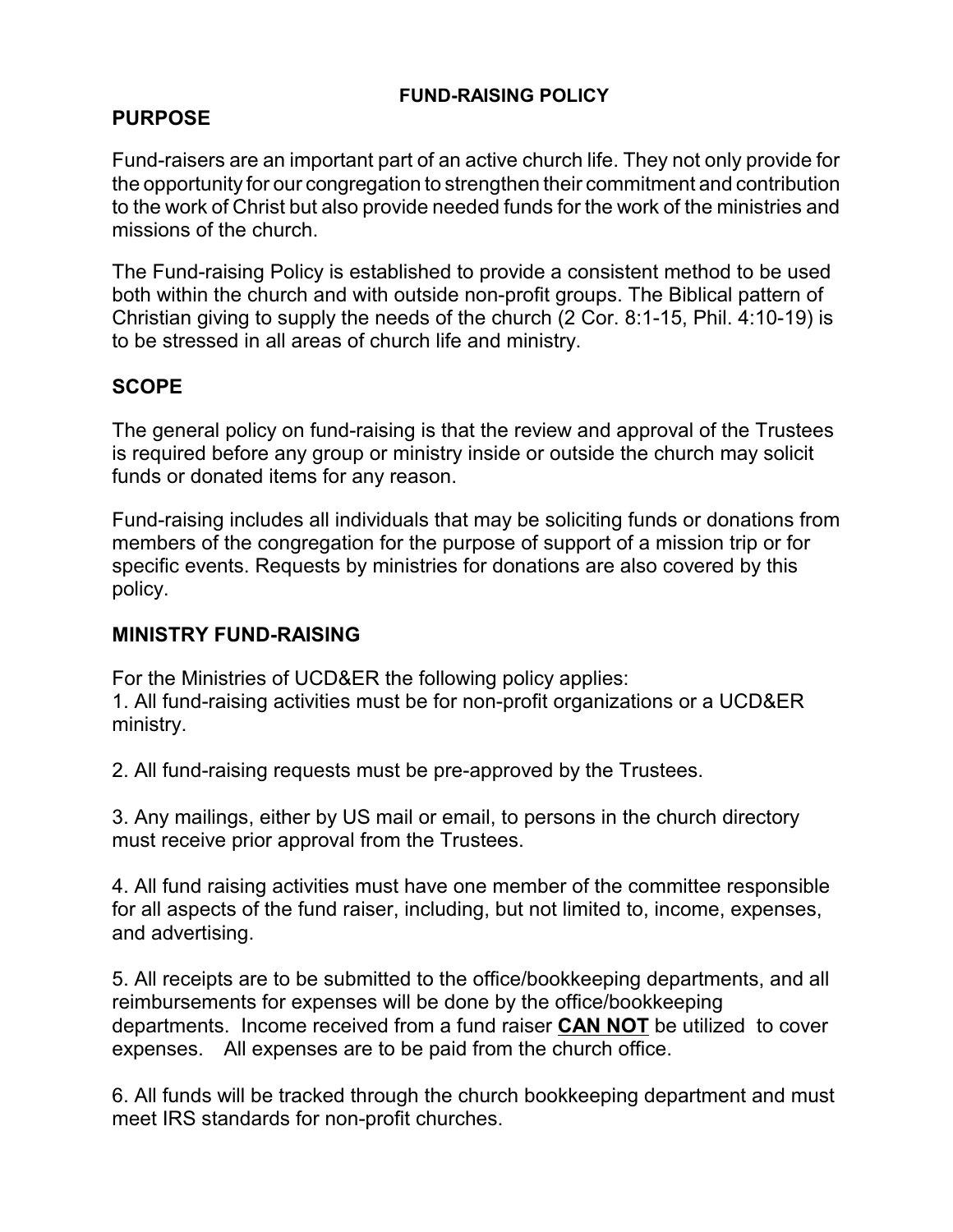. 7. Use of the UCD&ER name in advertising or soliciting funds or donations

must be pre-approved by the Trustees..

8. All funds raised will be applied to the line item of the group fund raising, unless otherwise authorized by the Trustees.

## **OUTSIDE ORGANIZATION FUND-RAISING**

For outside organizations that are not part of the UCD&ER Ministry the following policy applies:

1. All fund-raising activities must be for non-profit organizations.

2. All fund-raising requests must be pre-approved by the Trustees.

3.. An individual may not personally profit from the fund-raiser.

4. The church directory may not be used to solicit funds either by mail, email, or telephone.

5. The requesting organization is responsible for all tracking and reporting of funds collected.

6. Use of the UCD&ER name in advertising or soliciting funds or donations must be pre-approved by the Trustees.

7. Fees apply for use of the facility.